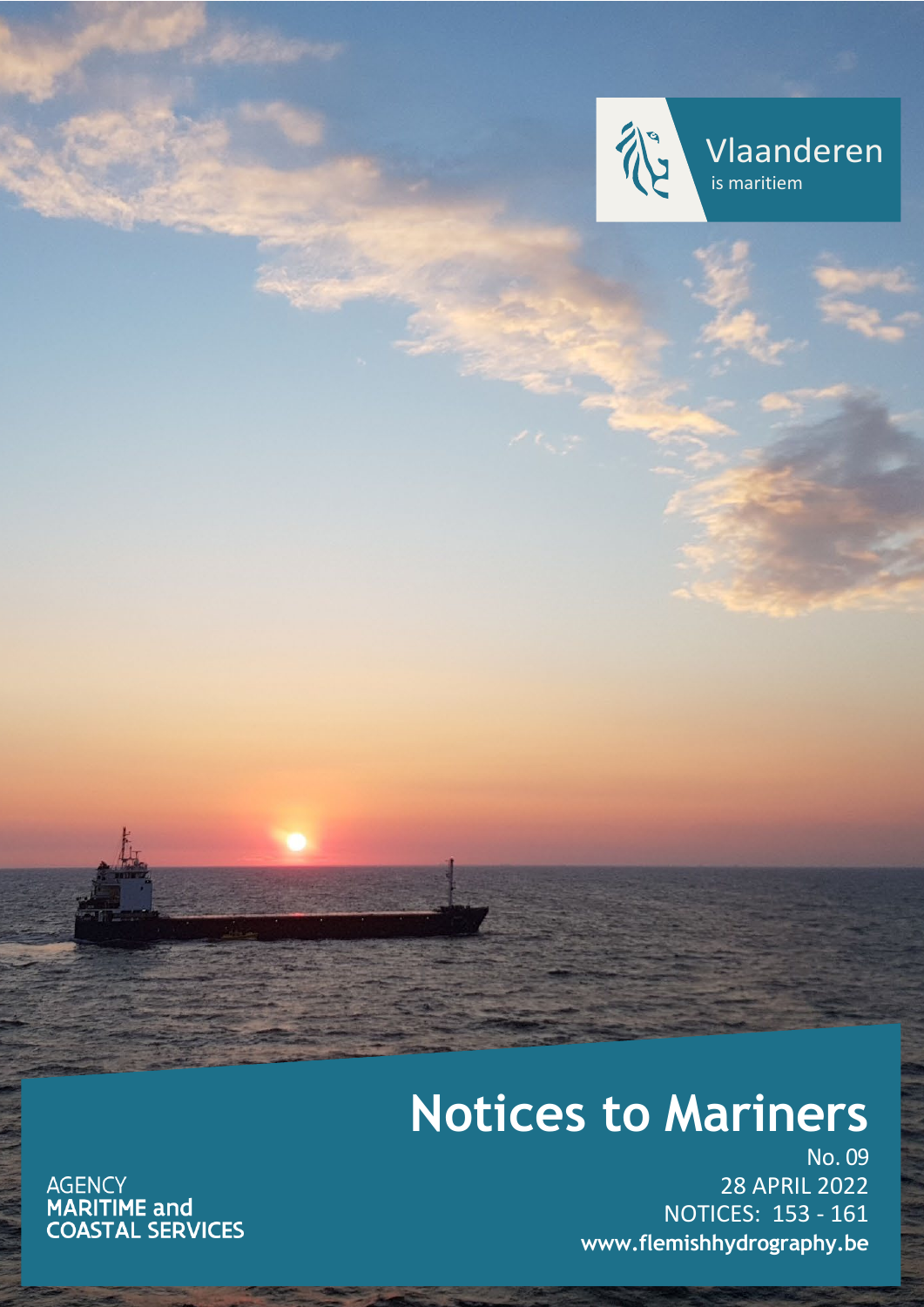Published by: Administrator General Nathalie Balcaen IAA Maritime and Coastal Services (MSC) Brussels 2022

© Flemish Government

Compiled by: Coastal Division - Flemish Hydrography Vrijhavenstraat 3 8400 Ostend Belgium

Reproduction of data from this publication is allowed provided the full acknowledgment is displayed: "MSC – Coastal Division – Flemish Hydrography".

© Photography: MSC - William De Vlaminck Design: Printing Office Lowyck Ostend

**This is a free translation of the official "Berichten aan Zeevarenden, nr. 09 jaargang 2022" In case of dispute the Dutch text is the only valid copy.**

General guidelines concerning the use of the Belgian NtM are described in the annual edition no. 01 of the Belgian Notices to Mariners.

Positions are given in the reference system World Geodetic System 84 (WGS84). Incorrect interpretation of the reference system can lead to errors in the position of several hundred of metres.

Depths (in metres): are reduced to Lowest Astronomical Tide (LAT) for tidal areas and to local dock datum for non-tidal areas.

Heights (in metres): drying heights are above LAT. Vertical clearance is above Mean High Water Spring (MHWS). Other heights are above Mean Sea Level (MSL). Heights for non-tidal areas are above local dock datum.

Directions, bearings, leading lines and light sectors (in degrees) are true reckoned from seawards.



The Coastal Division is ISO9001 and ISO14001 certified (version 2015).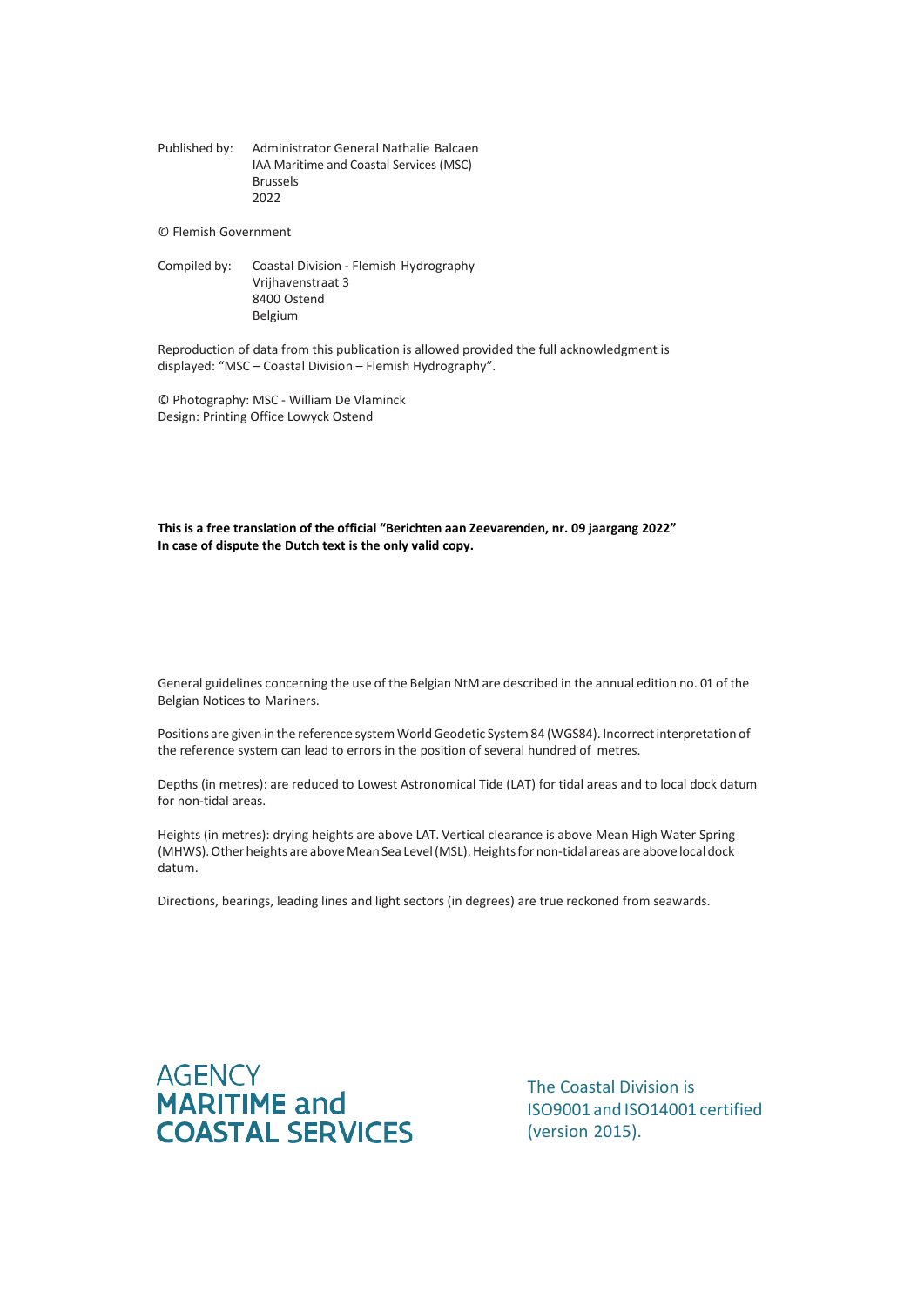## **BELGIUM**

# **2022-09/153 WESTHINDER - RESTRICTED AREA**

**Charts:** 102 (INT 1480), D11

Insert:

- Restricted area with anchoring prohibited (INT1 N20) and fishing prohibited (INT1 N21.1) bounded by the following positions: 51°23,35'N 002°26,48'E 51°23,28'N 002°26,67'E 51°23,05'N 002°26,44'E 51°23,12'N 002°26,26'E

Source: FOD Mobiliteit en Vervoer

# **2022-09/154(T) FAIRY-NOORDHINDER - BUOY**

NtM 2021-26/276(T) is cancelled.

**Charts:** D11

Move: - Buoy MOG21 from position 51°31,69'N 002°29,74'E to position 51°31,52'N 002°28,82'E

This buoy covers a hydrographical instrument.

Source: MRCC MSI 282/22

## **2022-09/155(T) TSS-OFF NOORDHINDER - BUOY**

# **Charts:** D11

Insert: - Buoy HD20, yellow conical, St Andrew's cross as topmark, Fl.Y.5s in position 51°37,56'N 002°41,77'E

This buoy covers a measurement buoy.

Source: MRCC MSI 279/22, Vlaamse Hydrografie

## **2022-09/156(T) BLIGHBANK-THORNTONBANK - BUOY**

**Charts:** 101 (INT 1474), D11

Insert:

- Buoy HD21, yellow conical, St Andrew's cross as topmark, Fl.Y.5s in position 51°35,86'N 002°48,41'E

This buoy covers a measurement buoy.

Source: MRCC MSI 280/22, Vlaamse Hydrografie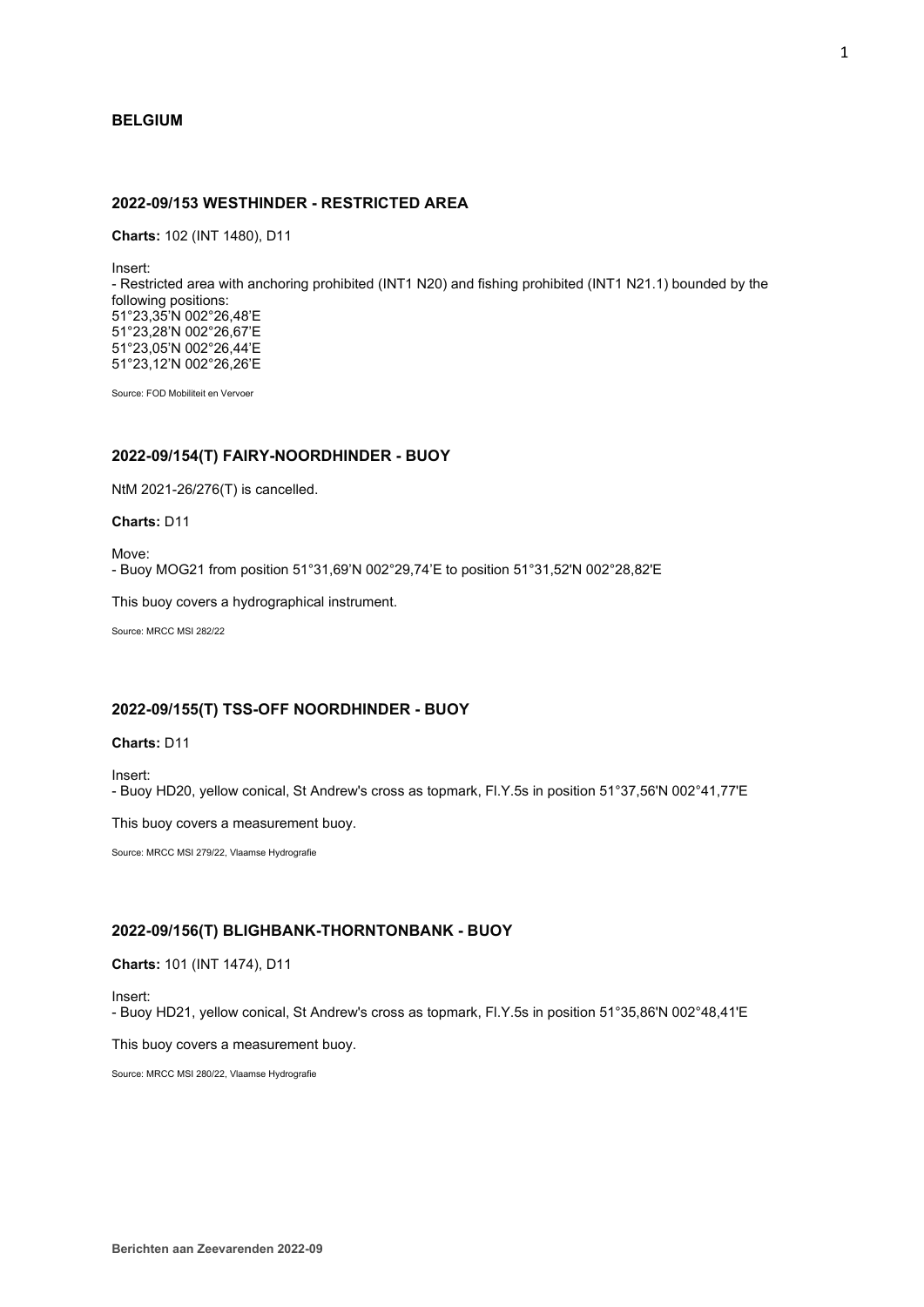# **2022-09/157 COASTAL ROUTE - OOSTENDE-ZEEBRUGGE - BUOY**

NtM 2022-06/128(T) is cancelled.

**Charts:** 101 (INT 1474), 102 (INT 1480), D11, 107/3, 107/4

Source: MRCC MSI 297/22

# **2022-09/158(T) COASTAL ROUTE - OOSTENDE-ZEEBRUGGE - BUOY**

**Charts:** 101 (INT 1474), D11, 107/4

Insert: - Buoy DM2, north cardinal pillar, Q in position 51°18,48'N 003°03,83'E

Source: MRCC MSI 281/22

# **2022-09/159 BOVEN-ZEESCHELDE - RUPELMONDING - BUOY**

**Charts:** 104/01, 106 (INT 1478) **List of Lights**

Move:

- Buoy 124 (LL nat. no. 1084) from position 51°07,52'N 004°18,64'E to position 51°07,51'N 004°18,68'E

Source: DAB Vloot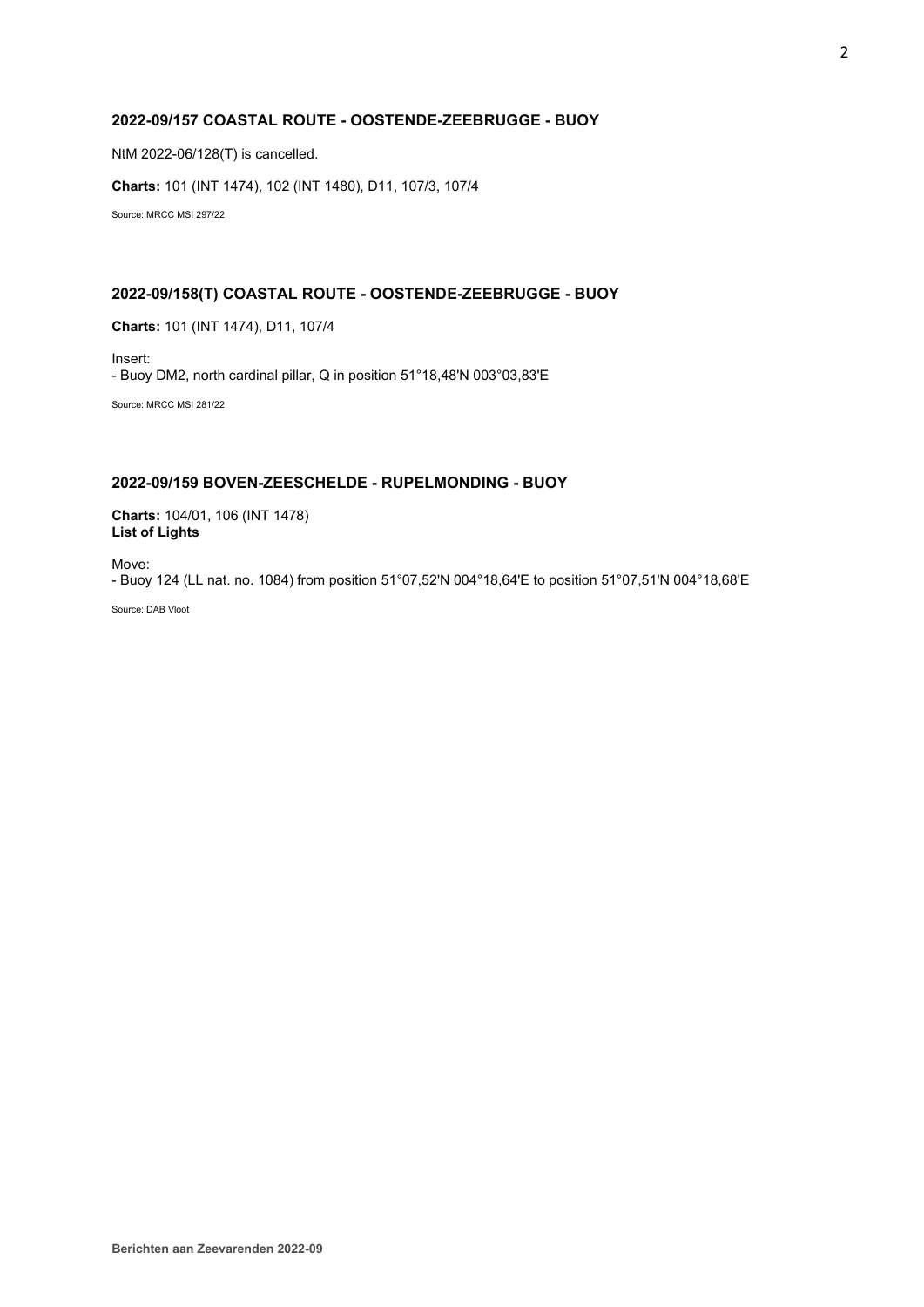# **THE NETHERLANDS**

# **2022-09/160 WESTERSCHELDE - TERNEUZEN-HANSWEERT - TOPMARKS**

**Charts:** 104/09

Insert:

- Topmark red cylinder at buoy E 18 in position 51°23,33'N 003°53,96'E

- Topmark green cone at buoy E 21 in position 51°23,27'N 003°54,35'E

Source: Rijkswaterstaat

# **2022-09/161 WESTERSCHELDE - WALSOORDEN-VALKENISSE - ZUIDERGAT - BUOYS - FIETSPAD**

NtM 2021-26/288(T) is cancelled.

**Charts:** 104/07

Insert:

- Buoy F 50, yellow spar in position 51°22,94'N 004°02,83'E

- Buoy F 52, yellow spar in position 51°22,68'N 004°03,52'E

- Buoy F 54, yellow spar in position 51°22,52'N 004°04,36'E

- Buoy F 48B, yellow spar in position 51°23,08'N 004°02,63'E

Extend magenta dashed line (INT1 N1.2) along buoys F 48A, F 48B, F 50, F 52, F 54, F 56, 56, 54, 52, 50, 48A.

Source: GNA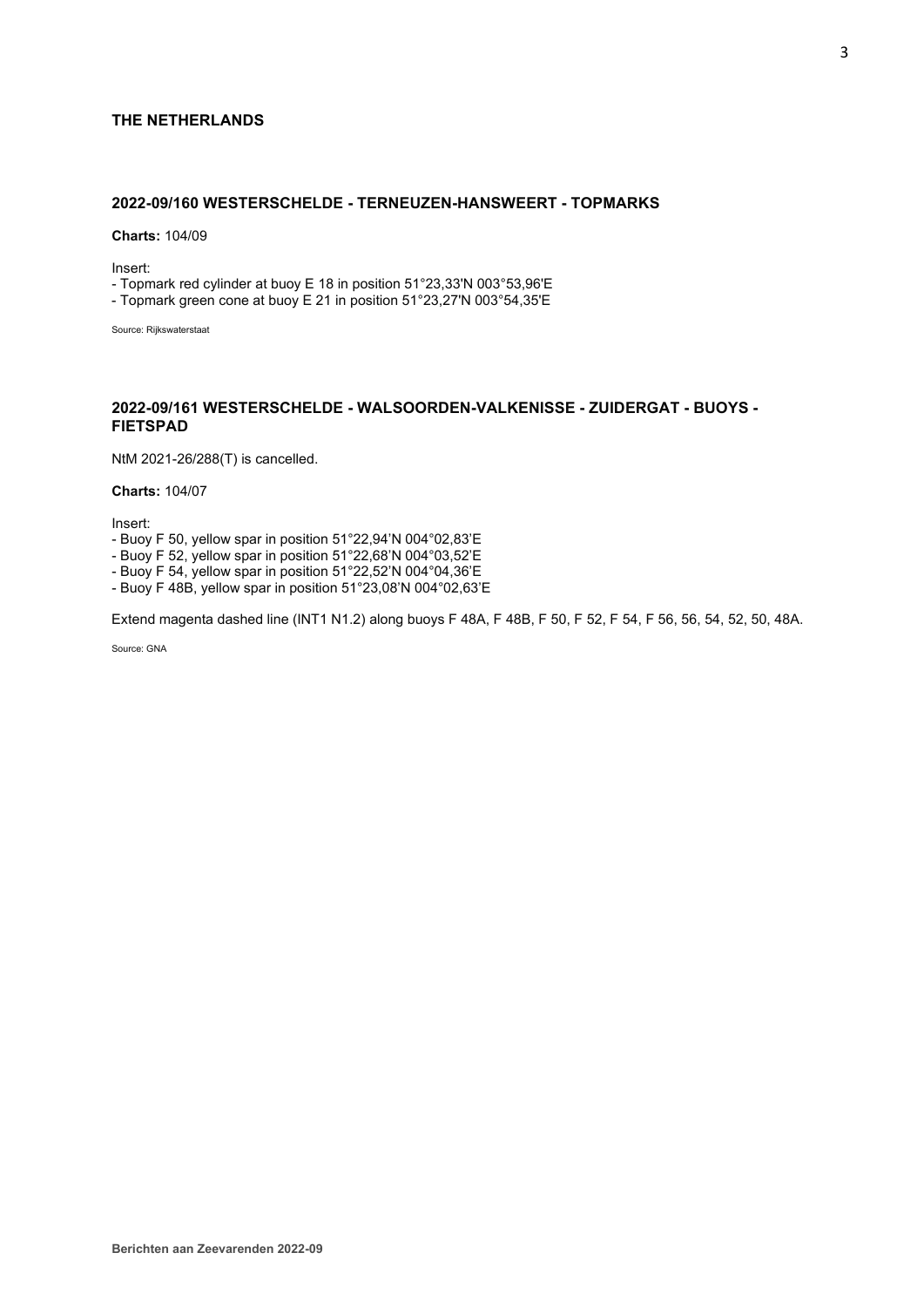## **MARITIME SAFETY INFORMATION (MSI) in force**

## **LB > 21/043 APPROACH BLANKENBERGE**

TEMPORARY EASTERN HARBOR LIGHT INSTALLED IN BLANKENBERGE THE LIGHT WAS INSTALLED ON A 2M HIGH POLE HAS A RANGE OF 3NM

#### **LB > 22/013 DE PANNE-OOSTENDE**

DANGEROUS OBSTACLE ON THE SEABED BUOY STONE AND CHAIN LOST IN POS 51-10.28 N 002-44.92 E

#### **LB > 22/019 VAARGEUL 1**

LIGHTBUOY SVG, 51-24.53 N 002-59.92 E TOPMARK MISSING

## **MSI > 22/116 BE EEZ**

HYDROGRAPHICAL INSTRUMENTS ESTABLISHED IN POS 51-23,40 N 002-26,07 E NOT MARKED SHIPPING IS REQUESTED TO PASS AT A SAFE DISTANCE

# **MSI > 22/122 BE EEZ**

HYDROGRAPHICAL INSTRUMENT ESTABLISHED IN POS 51-23,40 N 002-26,01 E NOT MARKED SHIPPING IS REQUESTED TO PASS AT A SAFE DISTANCE

#### **MSI > 22/208 SCHEUR**

MOW 0 MEASURING POLE, 51-23.67 N 003-02.75 E RACON: INACTIVE

#### **MSI > 22/209 WIELINGEN**

MOW 3 MEASURING POLE, 51-23.38 N 003-11.92 E RACON: INACTIVE

## **MSI > 22/218 TSS-OFF NOORDHINDER**

LIGHTBUOY OHR2, 51-37.20 N 002-38.41 E LIGHT UNLIT

#### **MSI > 22/219 OOSTENDE-ZEEBRUGGE**

HYDROGRAPHICAL INSTRUMENT ESTABLISHED IN POS 51-21-611N 003-06,885 E NOT MARKED SHIPPING IS REQUESTED TO PASS AT A SAFE DISTANCE

### **MSI > 22/252 TSS-WESTHINDER**

UNDERWATER OBSTACLE IN POS 51-25.086 N 002-35.246 E SHIPPING IS REQUESTED TO PASS AT A SAFE DISTANCE ANCHORING AND FISHING ARE PROHIBITED

#### **MSI > 22/257 TSS-WESTHINDER**

WESTHINDER ANCHORAGE M/V GRANDE ANGOLA ANCHOR AND CHAIN LOST IN POS 51-24.10 N 002- 37.00 E

#### **MSI > 22/278 BE EEZ**

FISHING VESSEL YE 44 LOST AN EXPLOSIVE IN POS 51-11.69 N 002-44.30 E SHIPPING IS REQUESTED NOT TO ANCHOR NOR TO FISH IN THE VICINITY. EXPLOSIVE IS MARKED WITH A YELLOW BUOY

#### **MSI > 22/284 BE EEZ**

UNDERWATERPIPELINE ESTABLISHED BETWEEN BEACH AND 51°13,38N 002°51,66E MARKED WITH NORTH CARDINAL BUOY 'JDN' UNDERWATERPIPELINE ESTABLISHED BETWEEN BEACH AND POS 51°10,28N 002°44,92E MARKED WITH NORTH CARDINAL BUOY 'DC1' UNDERWATERPIPELINE ESTABLISHED BETWEEN BEACH AND POS 51°18,226N 003°04,118E MARKED WITH NORTH CARDINAL BUOY 'DM2' SHIPPING IS REQUESTED NOT TO ANCHOR NOR TO FISH ABOVE THIS PIPELINE

## **MSI > 22/285 BE EEZ**

AN UNPROTECTED CABLE IS ON THE SEABED BETWEEN THE FOLLOWING POSITION 51-13.51N 002- 53.95E 51-21.10N 002-45.58E PROHIBITED TO ANCHOR OR TO FISH IN THIS VICINITY GUARD VESSEL ANDREA IS LISTENING OUT ON VHF CH65 AND CH16